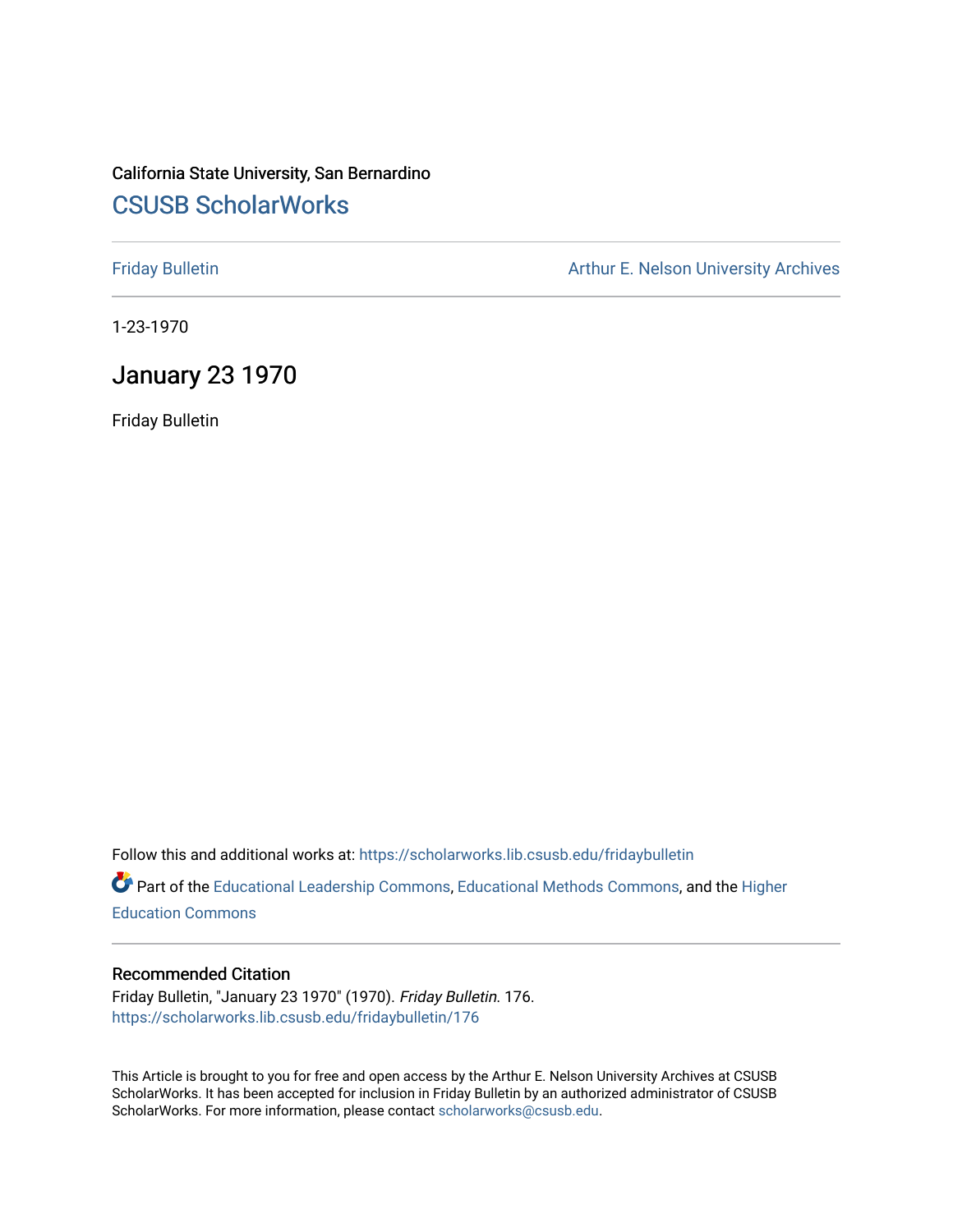## **CALIFORNIA STATE COLLEGE, SAN BERNARDINO**

 $\textbf{H}$  **BULLETIN January 23, 1970**  $\textbf{H}$   $\textbf{H}$ 

**Employees noting a different amount of withholding tax deducted from their January paychecks are reminded that on January 1, 1970, the Tax Reform Act of 1969 went into effect.** 

 $\mathcal{U}$ 

*•kieie* 

**NEW WITHHOLDING TAX MAY CHANGE PAYCHECK** 

**FEBRUARY HOLIDAYS February 12 (Lincoln's Birthday) and February TO BE TAKEN LATER 22 (Washington's Birthday) are official State holidays.** 

**This year, however, February 12 will be a regular working day. On Sunday, February 22,normal Library and Physical Education facilities will be maintained. In-lieu-of holidays will be taken as follows;** 

> **February 12 - in-lieu-of day, Friday, March 27 February 22 - in-lieu-of day, Friday, July 3**

**Those employees wishing to work on February 12 should receive permission of their supervisors. ^ ^** 

| STUDENTS REMINDED  | Students planning to enroll in any California |
|--------------------|-----------------------------------------------|
| APPLICATION FEE    | state college are reminded that the applica-  |
| WILL DOUBLE FEB. 3 | tion fee will increase to \$20 effective      |
| February 3, 1970.  |                                               |

**The increase from \$10 was approved last November 25 by the Board of Trustees due to increased costs of processing applications.**  *ieieie* 

**"SPOON RIVER' CAST NAMED The Players of the Pear Garden announced the selection of the following cast for "Spoon River Anthology," Winter Quarter drama production;** 

**Burt Chowning, Bob Forshay, Mike Stapleton, Phil West, Juanita Karauski, Jerry Hasbrook, Linda Gausemel and Teri Giannotti. Stage Manager is Harvey Friedman.** 

**Production dates for the play, directed by Amanda Rudisill, are February 20-21, 26-27-28.** 

PAYDAY WILL BE JANUARY 29 AFTER 3:00 P.M.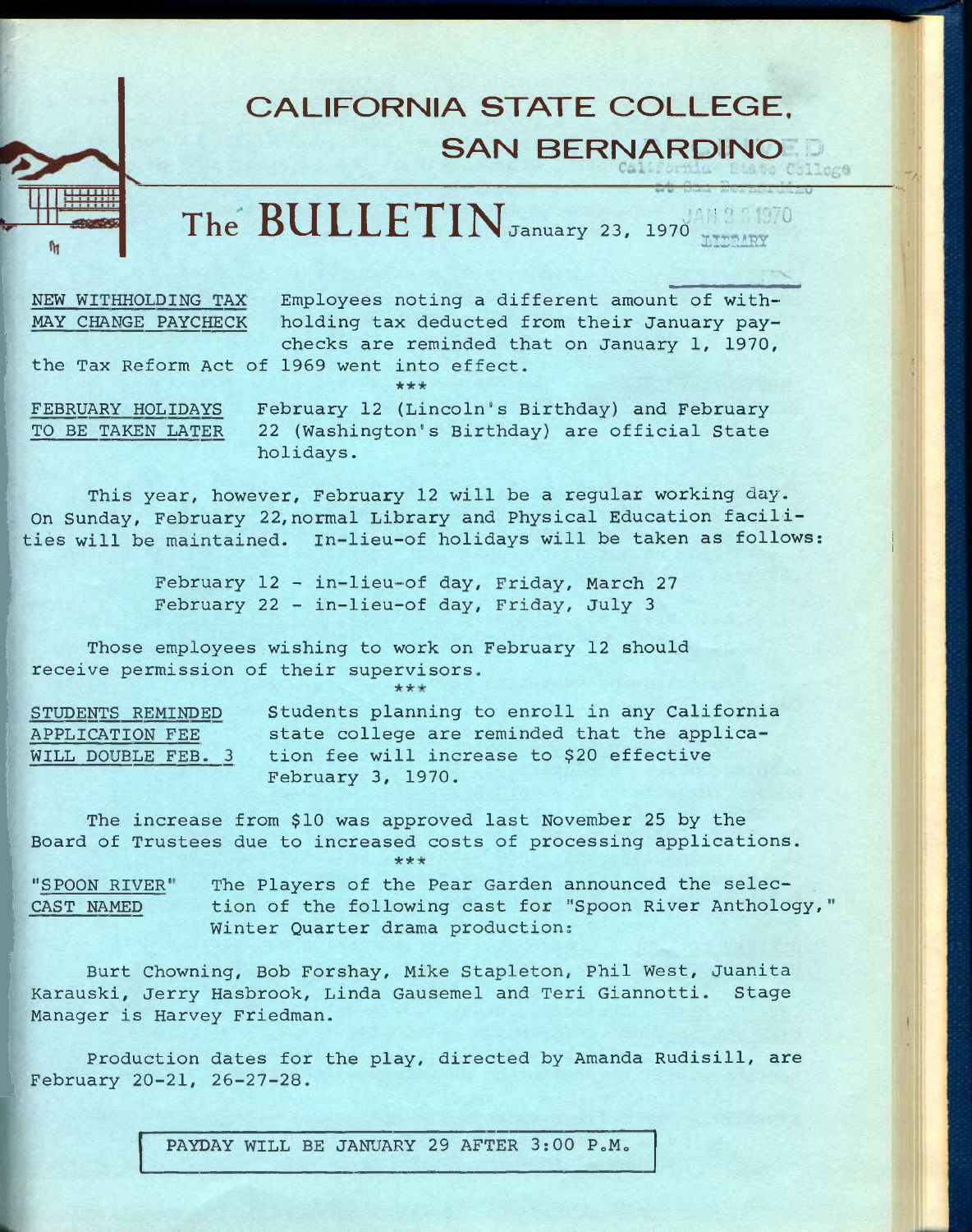**"STUDY ABROAD" The new 1970-71 catalogs for the California CATALOG AVAILABLE "Study Abroad" program are available at the**  Social Sciences Division, A-124. According

**to Dr. Robert Roberts, Coordinator of the International Student Program at CSCSB, the new catalog describes course offerings and other details related to the California State College overseas study**  centers in sixteen different countries.

 $4<sup>h</sup>$ 

**HARVEY WICHMAN HAS Harvey A. Wichman, Assistant Professor of**  PH.D. IN PSCYHOLOGY Psychology, received a Ph.D. in Psychology **from Claremont Graduate School in October,**  1969. The degree will be officially conferred in February, 1970.

**COLLEGE TRUSTEES The Board of Trustees of the California State TO MEET JAN. 27-28 Colleges will meet Tuesday, January 27-28, at the Woodlake Inn, 500 Leisure Lane, Sacramento.** 

**NEW FACULTY Michael R. Brown will join the Library staff as a JOIN CSCSB full-time librarian in March. He holds an M.S.** 

 $444$ 

**in Library Science from the University of Southern California and during the past four years he served as teacher and librarian in Kenya.** 

**+ The Library also recently added Mrs. Alice K. Wilson as parttime librarian. She received a M.L.S. degree from UCLA.** 

**+** 

**The following part-time faculty are teaching during the Winter Quarter;** 

**Carolyn Jean Hoffman, Lecturer in Education, is teaching an evening course in Education. She is a full-time teacher at Eisenhower High School....Jeanie Newbold, Lecturer in Psychology, is teaching an Introduction to Psychology course. She has taught at Cal State Fullerton and Riverside City College....Mary Wise, Lecturer in Spanish, has a B.S- and M.A. in English and Latin from the University of Illinois and served recently as adviser at the Teachers College, Saltillo, Mexico.**  \*\*\*

**CHAFFEY COLLEGE Chaffey College is seeking a Superintendent-HAS JOB OPENING President (12-mo., salary open).** 

**CSEA TO MEET Thursday, January 29, a general meeting of CSEA will NEXT THURSDAY be held in the Cafeteria, 7 a.m. Coffee and donuts will be served. Irving Steinberg, Insurance Representative, will be present to answer questions regarding insurance.** 

**SYMPATHY - The College extends its sympathy to Dewey Zimmermann, (Receiving) on the death of his father in Burbank, after a long illness.** 

 $2<sup>1</sup>$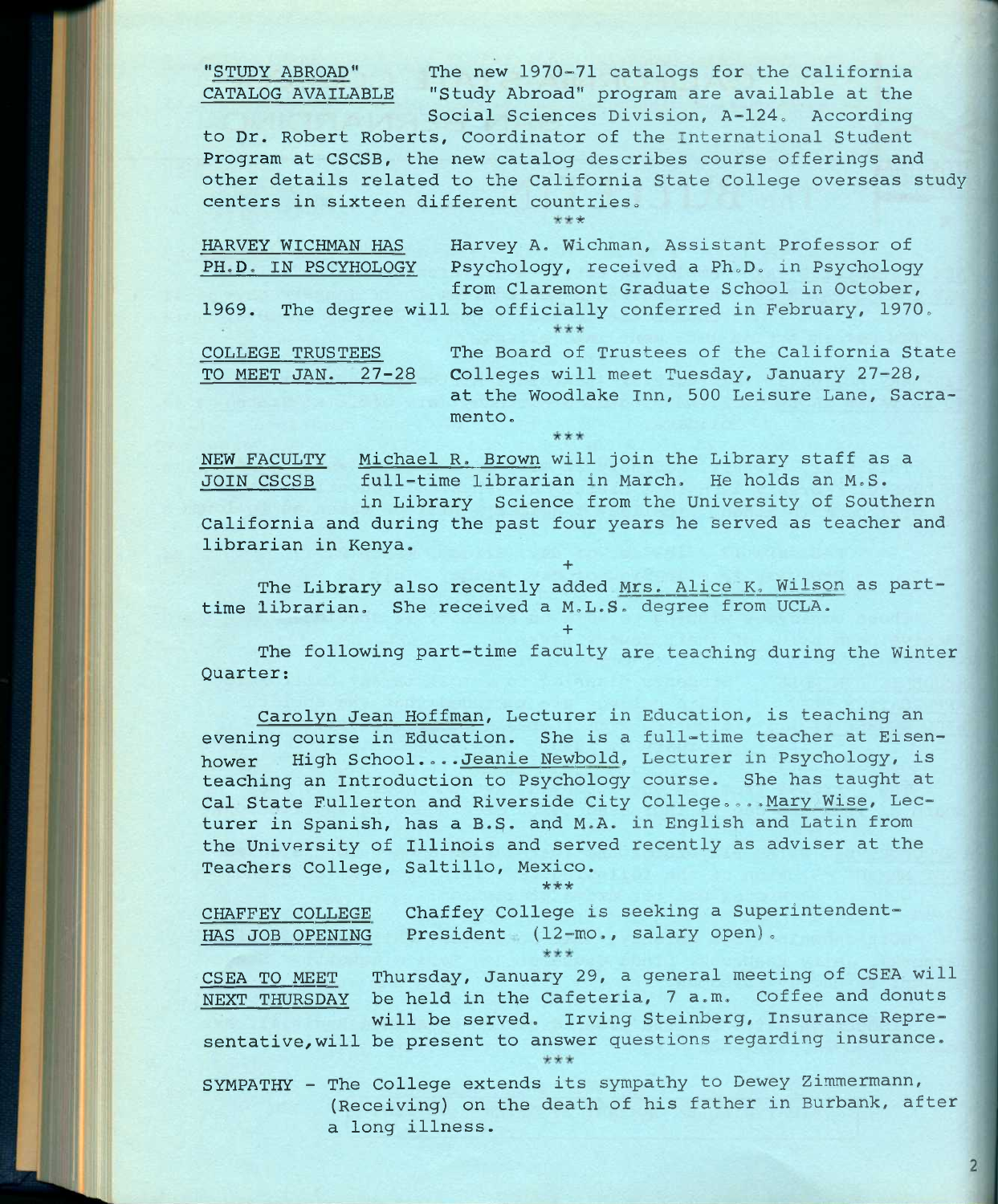**"SCIENCE AND CONSUMER OF TODAY'S LECTURE** 

**PROTECTION" TOPIC is the title of today's lecture "Science and Consumer Protection"**  by Dr. Aaron Ihde. He will out**line the role of the Food and** 

**Drug Administration in its attempt to protect the consumer. The introduction of new chemicals into agriculture, medicine and technology without adequate testing will also come under the scrutiny of Dr. Idhe.** 

> **Dr. Ihde is visiting the campus this week as consultant and lecturer. He spoke yesterday aftorroon on the beginnings of a technology based**  on science. The chemist is professor of chemis-

try and history of science and integrated liberal studies at the **University of Wisconsin. He has had a long interest in consumer problems and has served 12 years on the Wisconsin Food Standards Advisory Committee.** 

The lecture is scheduled for 10 a.m. today in B-101. All are invited.

**BLACK AND BROWN BIBLIOGRAPHY TO BE** 

**A selected list of books relating to the history of Afro-Americans and Mexican-Americans has been compiled by the Library under the GIVEN OUT BY LIBRARY title, "Black and Brown Bibliography; His-**

 $\overline{3}$ 

**tory." A considerable number of copies are available at the Library to be given out. Supplements to the bibliography will be available some time in the future.** 

**REMINDERS . . . The Admissions and Records office would like to remind whoever borrowed the Bates Numbering Machine belonging to that office that it has not been returned.** 

**+ . . . The Outdoors Club day hike is Sunday, Jan. 25; they will hike up to snow at San Gorgonio. Meet at Market Basket, 10 a.m.; bring warm clothes and pack lunch.** 

**+ . . . Staff members are reminded to return the questionnaires as soon as possible to the Social and Cultural Affairs Committee of**  the Staff Council....And to submit any proposals for revision of **the Staff Handbook to the Personnel Policies Committee.** 

**. . . Business Management Club meeting, Thursday, Jan. 29, 2;30,**  PE-122.

**+** 

**+ . . . Deadline for submitting materials for the February 17 Faculty Senate meeting has been changed to February 4.** 

PEOPLE IN Lucas Lawrence (Audio-Visual) published an engineering **THE NEWS study entitled "Lasers for Educational Video Traffic"**  in the National Education Association journal, Audio-

**visual Instruction, Washington, D.C., January, 1970.**